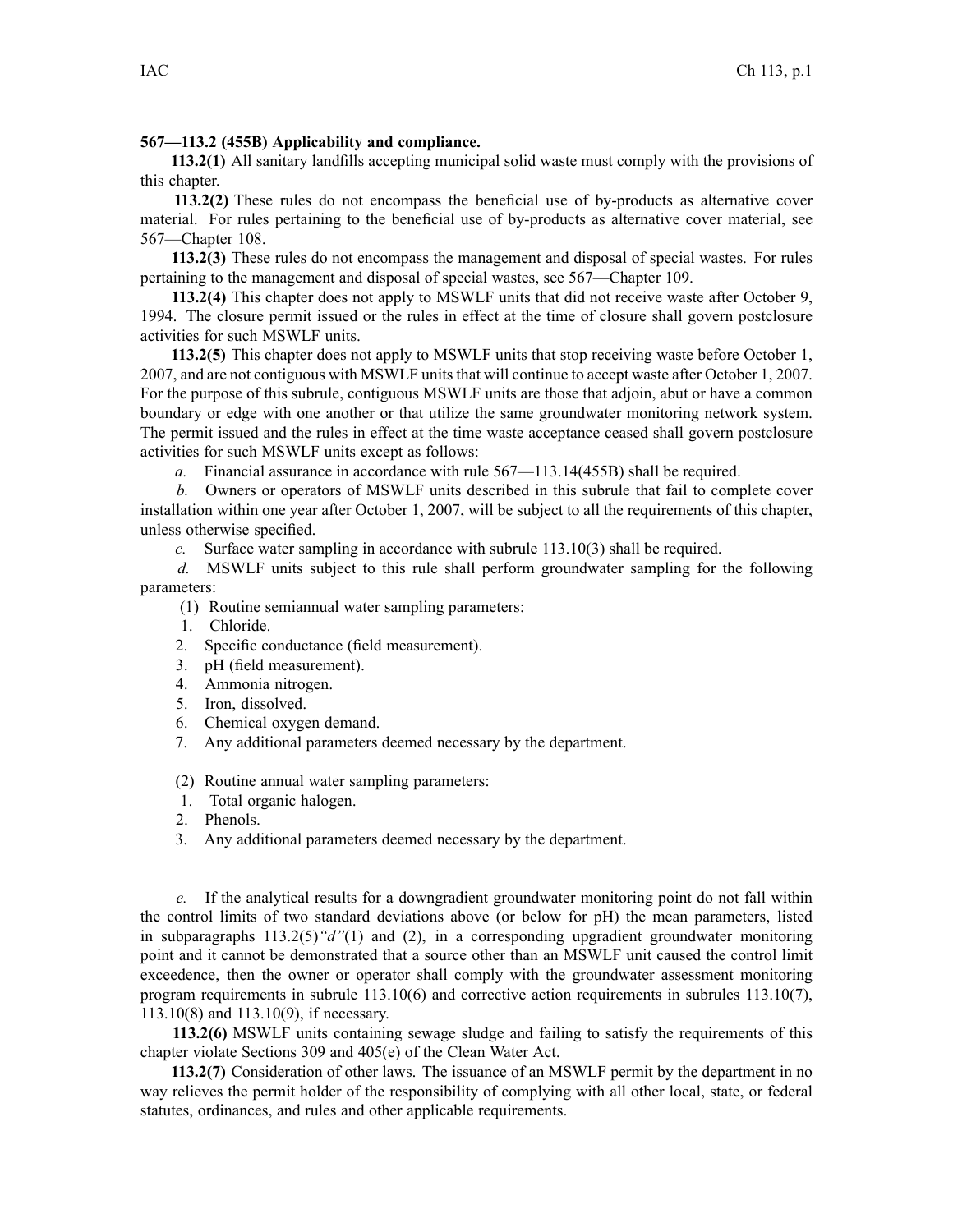**113.2(8)** Closure of existing MSWLF units. **[See Objection at end of chapter]**

*a.* Existing MSWLF units that cannot make the demonstration specified in paragraph 113.6(2)*"a,"* pertaining to airports, in 113.6(2)*"b,"* pertaining to floodplains, or in 113.6(2)*"f,"* pertaining to unstable areas, must close in accordance with rule 113.12(455B) and conduct postclosure activities in accordance with rule 113.13(455B).

*b.* Existing MSWLF units that do not have an approved leachate collection system and <sup>a</sup> composite liner or <sup>a</sup> leachate collection system and an alternative liner modeled at an approved point of compliance shall cease accepting waste by October 1, 2007.

*c.* Rescinded IAB 12/31/08, effective 2/4/09.

*d.* Those portions of existing MSWLF units demonstrating placement of final cover in conformance with previously approved plans and specifications or regulations in effect at the time of such closure shall not be required to apply additional cover solely to achieve compliance with rule 113.12(455B).

**113.2(9)** Existing MSWLF units that continue accepting waste after October 1, 2007, shall submit an implementation plan to the department by January 31, 2008, that identifies how the MSWLF shall achieve compliance with these rules. The plan shall include <sup>a</sup> compliance schedule which shall not extend beyond January 31, 2011. This subrule shall not preclude compliance with subrule 113.2(8).

**113.2(10)** Compliance with amendments to these rules.

*a.* Owners or operators of existing MSWLF units that have an approved leachate collection system and <sup>a</sup> composite liner or <sup>a</sup> leachate collection system and an alternative liner modeled at an approved point of compliance shall not be required to redesign or reconstruct the MSWLF units due to amendments to these rules subsequent to such approval unless the department finds that such facilities are causing pollution or that continued use of such facilities results in <sup>a</sup> vertical expansion on top of or against the side slopes of <sup>a</sup> previously filled noncompliant MSWLF unit. Prior to waste placement in the vertical expansion area, revised design plans shall be submitted to include construction of <sup>a</sup> separatory liner and leachate collection system that comply with all the requirements of subrule 113.7(5) to be placed between the area of vertical expansion and the underlying noncompliant MSWLF unit. The department, in conjunction with the MSWLF owner or operator, shall determine the maximum amount of time necessary for continued waste placement on top of or against the previously filled noncompliant MSWLF unit to achieve an adequate slope in order to maintain drainage of leachate to the leachate collection system after expected settlement. **[See Objection at end of chapter]**

*b.* Except as authorized by subrule 113.2(9) and paragraph 113.2(10)*"a,"* if any new requirement conflicts with <sup>a</sup> provision of or an operating procedure prescribed in the engineering plans or the MSWLF permit, the facility shall conform to the new rule.

**113.2(11)** Equivalency review procedure.

*a.* In approving <sup>a</sup> permit application under this chapter, the department may authorize, in writing, alternatives to the design requirements in this chapter only if, and only to the extent that, specific rules in this chapter expressly state that alternatives may be authorized under this chapter.

*b.* An owner or operator requesting an alternative design under this chapter shall submit <sup>a</sup> reques<sup>t</sup> to the department prepared by an Iowa-licensed professional engineer. The reques<sup>t</sup> shall:

(1) Identify the specific rule for which an equivalency alternative is being sought.

(2) Demonstrate, through supporting technical documentation, justification and quality control procedures, that the requested alternative to the design requirements in the rules of this chapter will, for the life of operations at the facility, achieve the performance standards in that rule.

*c.* No equivalency alternative will be approved unless the application affirmatively demonstrates that the following conditions are met:

(1) The reques<sup>t</sup> is complete and accurate and the requirements of this subrule have been met.

(2) The proposed alternative will, for the life of operations at the facility, achieve the performance standards in the rule for which the alternative to the design requirements in that rule is sought.